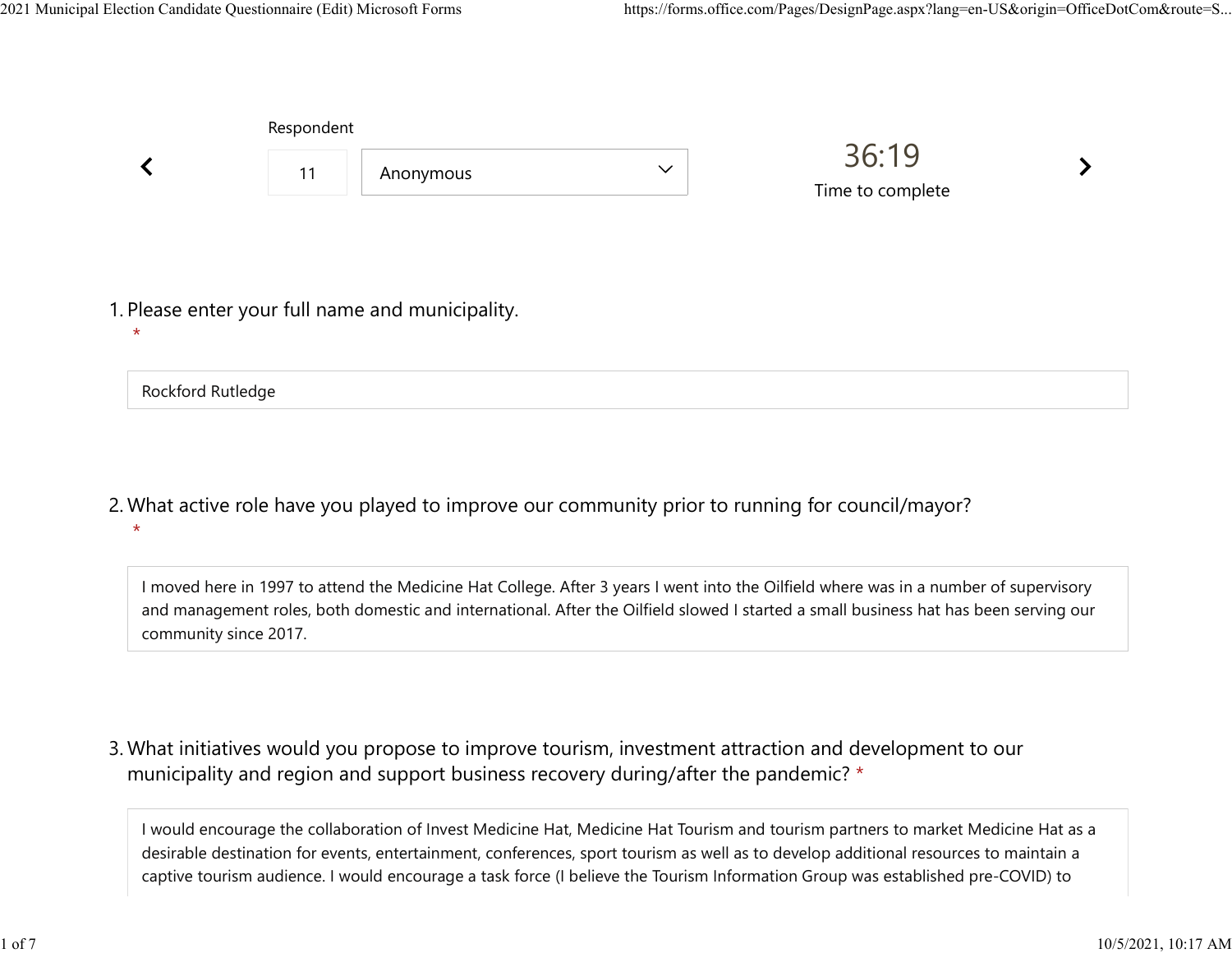network to improve these services.

4. In Medicine Hat, businesses pay a higher proportion of property taxes compared to the residential sector.  Medicine Hat's tax gap of 2.35% is one of the highest in Alberta.  What is your position on the current approach to taxation and your thoughts on potential strategies to narrow this gap?  $\star$ 

Taking a strategic approach to property assessment protocols and putting in place equitable taxation based on the assessment value of the structure. Cut back wasteful spending by making bold choices to strive for ongoing prosperity in Medicine Hat. The city needs to get out of the business of being in business, for example selling off vacuum trucks would not only save operating costs, but also, administration and facility costs. These savings in turn could help lower tax without increasing residential tax.

5. If elected, what specific steps would you take to encourage & promote entrepreneurship within the region?  $\star$ 

As an entrepreneur myself, I would encourage the Medicine Hat College and the school boards to promote programs surrounding entrepreneurship. I would encourage B2B marketing to develop and expand the community and create healthy competition within businesses. Some economic development is hindered by improper zoning, so a good hard look at how the city is currently zoned may help in encouraging new business. Ensure current and future businesses have access to the resources required to start up and improve on their business. Foster an ideology of "open for business attitude:" by cutting red tape and barriers at the administration level. Taking a good hard look at utility fees and perhaps incentivizing new entrepreneurs.

What is your stance on COVID-19 related laws that mandate requirements, including masks and vaccine 6. passports?

 $\star$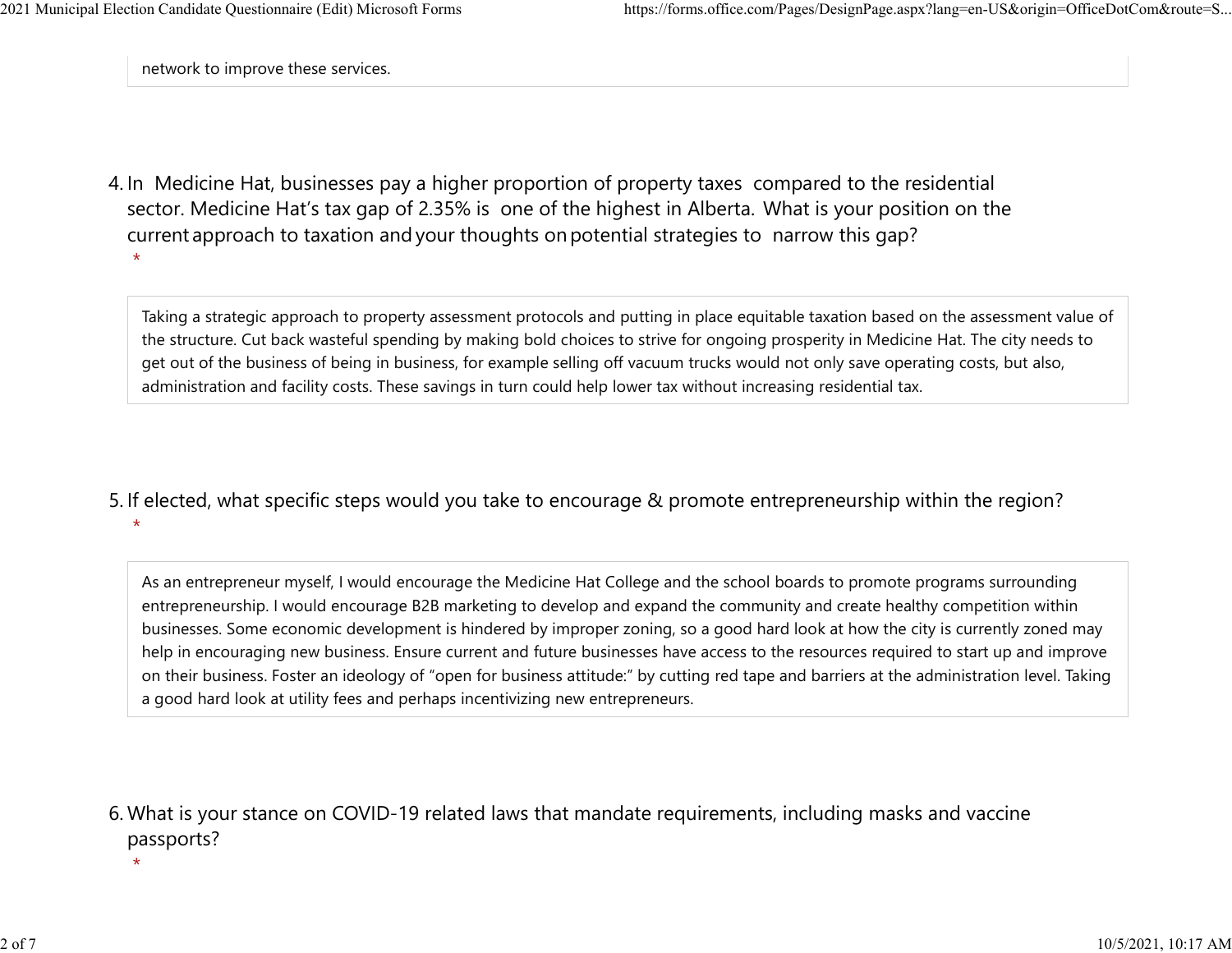$\star$ 

COVID-19 has changed the way we live for many reasons, I support letting people make decisions about their own health. Masks and vaccinations have lead to division and anger within our community. Bill C66, a public health amendment act received royal ascent in June of 2021 implemented provisions removing power to order mandatory immunization in Alberta. If the city is required to make a decision, I would recommend holding a meeting or survey to determine how the citizens feel on these issues, and however much divided, make a decision based on what is best for our community based on the results. 2021 Municipal Election Candidate Questionnaire (Edit) Microsoft Forms https://forms.office.com/Pages/DesignPage.aspx?lang=en-US&origin=OfficeDotCom&route=S...<br>COVID-19 has changed the way we live for many reasons, I suppo

What is your plan for publicly-funded services (examples would include Medicine Hat Public Library, power plant, 7. facilities) if elected?

My plan is to constantly evaluate and scrutinize the value and costs of these services to ensure they are well utilized and viable, not just today but in 5 or 10 years. Working with each facility to determine what, if any improvements need to be made to ensure the publicly funded services continue to align with the economic objectives of the city. I always try to maintain an open mind on this topic as these are services which service a variety of people in our community.

8. How important is it for our region to have a local Community College? What specific steps could the municipality do to work better with Medicine Hat College to provide ongoing opportunities for future learners?  $\star$ 

I don't believe it should be a priority at this time to build a municipally funded community college. I believe the city needs to work with the Medicine Hat College to offer those programs to better utilize the existing facility and keep in mind other objectives. Encourage the creation of a perpetual cycle for sustainability in Medicine Hat. I would advocate to implement strategies with the Medicine Hat College which in turn could result in more young adults and entrepreneurs wanting to stay in a thriving community. (for example the BA program in partnership with Mount Royal was discontinued)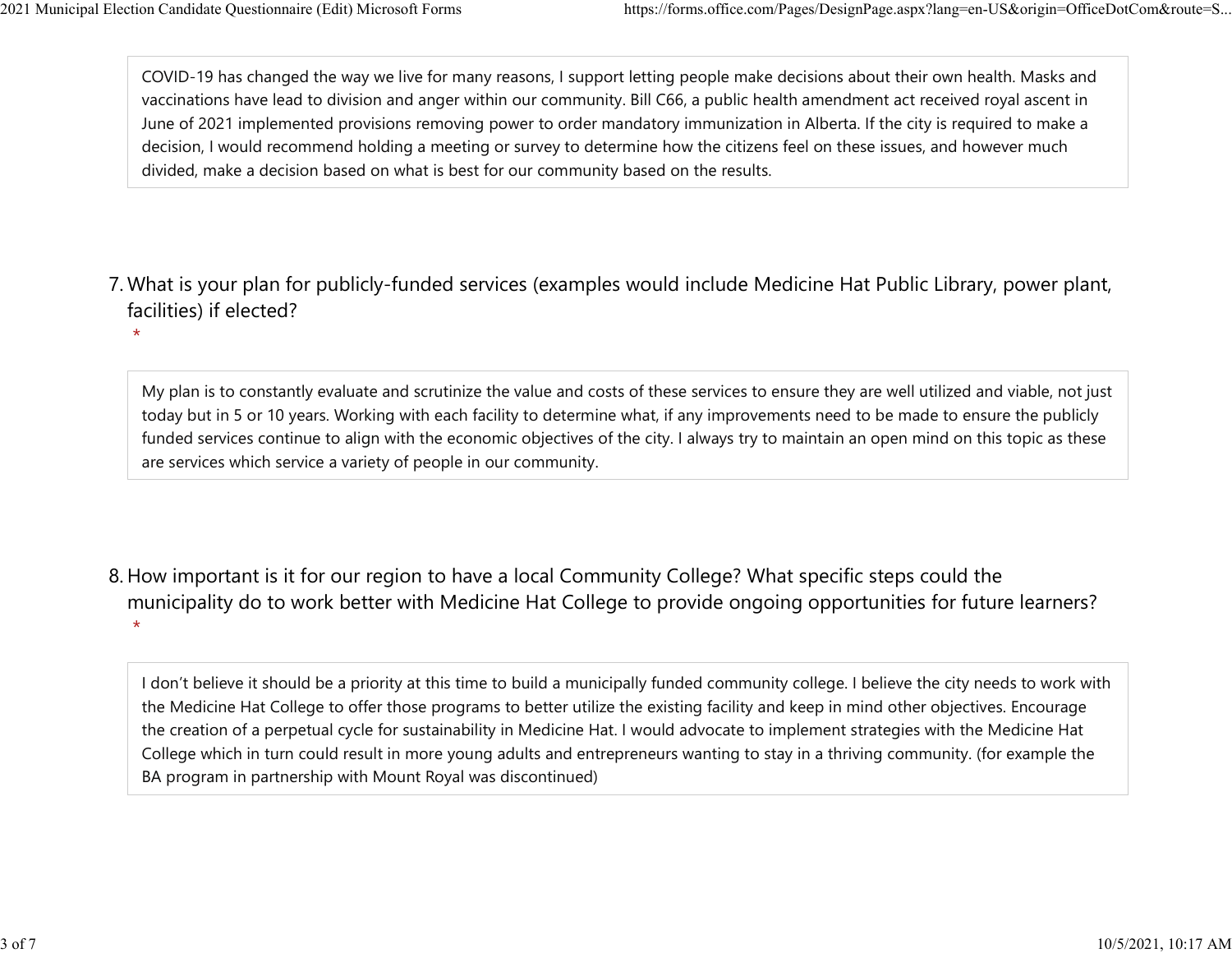9. How will you attract newcomers to the district and address the needs for a skilled workforce? \* 2021 Municipal Election Candidate Questionnaire (Edit) Microsoft Forms https://forms.office.com/Pages/DesignPage.aspx?lang=en-US&origin=OfficeDotCom&route=S...<br>Q How will you attract newcomers to the district and address t

> By advocating for an industrial and logistics park. Big industry attracts families and often offer high paying employment. Having somewhere to put industry when they look at Medicine Hat, makes the community that much more attractive. Starting with land purchase and zoning. Actual infrastructure could wait until the right candidate brings it in. Encouraging the college to attract international students, and work with the Chamber to attract, develop and maintain newcomers to the community.

10. What is your stance on the importance of mental health & wellness support in our region? What ideas, implementations, and initiatives would you put forward to improve the overall mental health & wellbeing of our community?

 $\star$ 

Our largest resource in our community is our people, when someone relies on mental health and wellness, it may be difficult to find what they're looking for. By minimizing duplication through collaboration, it may be easier to access the services offered in Medicine Hat. An example would be one unified website listing all the resources available, such as AHS' addiction and mental health in the Provincial Building, peer support groups (like Our Collective Journey, The Inner Man Project), Salvation Army and the Women's Shelter to name a few. Individuals experience mental health and wellness situations for varying reasons, food, shelter, abusive situations or even children may require assistance. One unified voice may help alleviate additional stressors when an individual experiences this type of malady.

11. How will you further diversity and inclusion initiatives in our region, as it relates to each of the pillars in the Chamber's Vote Prosperity Platform: https://www.medicinehatchamber.com/voteprosperity2021/ (https://www.medicinehatchamber.com/voteprosperity2021/)  $\star$ 

Support for diversity and inclusion is important and complex. Initiatives should be designed to recognize, increase and celebrate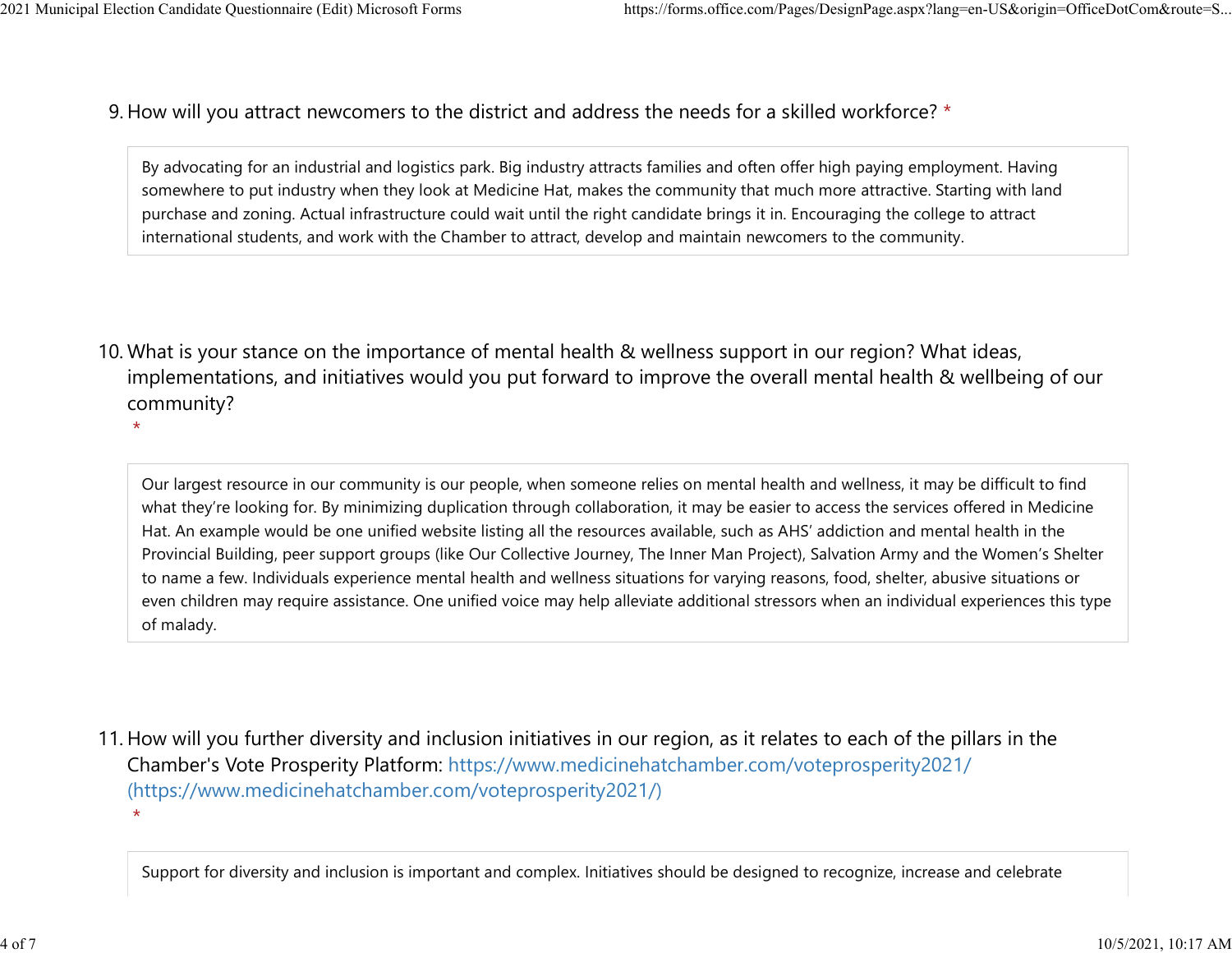diversity. Examples include education in cultural diversity, human rights, workplace rights, disability awareness and respect in the workplace. I believe the council should come together and create a framework on moving forward, including diversifying businesses that come in. Pillar 1: Strengthening business competitiveness – I believe there is something critical in business with establishing healthy competitiveness, sure two local businesses may have similar offerings, however, if they work together to discover each others strengths and weaknesses and build a healthy relationship, when a customer has a specific request that one business may not be able to offer, they may refer that same customer to their competitor and in turn maintain a healthy, local economy. Pillar 2: Growing Business Partnerships – Promoting existing groups and collaborating with those groups as a community representative is imperative to a prosperous community. I would refer businesses to retain a Chamber membership as they offer a variety of networking opportunities. Working with the business community is crucial to fact finding when creating programs, services or policies which may directly impact businesses in our community. Perhaps even working with the private sector to build better community partnerships, my example earlier, in selling off vacuum trucks, allows for a thriving economy in which the public sector works with the local private sector to get a job done, rather that having equipment depreciate in a city lot. Pillar 3: Building Healthy Communities – Medicine Hat does a great job with promoting the support local movement, the shopYHX site is a tool local business can access to get straight the consumer. Perhaps advocating for additional marketing of this movement would get the message out that our community is open for business and are working together. Building a healthy overall community takes time, developing a master plan, which includes multi-modal transportation, developing and expanding on existing organizations and events and researching affordable housing in Medicine Hat to engage/ encourage citizens from all walks of life to feel confident that they're part of a thriving community. We do already have so much going for us here. Pillar 4: Improving Government Accountability – Being an elected decision maker is an honor, people vote in specific council members as they believe they may be like minded and will represent the voter's views. To start, any elected official who may perceive or have a direct conflict with a decision at council level should be disclosed, maintaining an unbiased view. Any council member that is directly involved in a business that may be involved in an RFP process must remove themselves from the vote. When considering projects, it may also be a good way to create accountability as elected officials to provide citizens and businesses the opportunity to have a voice in the project which may directly impact their neighborhood. Gathering information from those in specific industries or neighborhoods will help those involved feel a better sense of community pride and involvement by having a relationship with council. Open houses or surveys are two examples I can think of. 2021 Municipal Election Candidate Questionnaire (Edit) Microsoft Forms https://forms.office.com/Pages/DesignPage.aspx?lang=en-US&origin=OfficeDotCom&route=S...<br>diversity. Examples include education in cultural diversity, h

## 12. On a municipal level, how do you intend to address climate change and pollution?

 $\star$ 

Promoting and improving the HAT Smart program. I accessed the program when I installed solar panels on my home and reduced my personal carbon footprint significantly. I would improve efforts to make Medicine Hat a hydrogen hub, which would reduce CO2 emissions. Water is a valuable resource, incorporating xeriscaping into city green space and encouraging citizens to incorporate this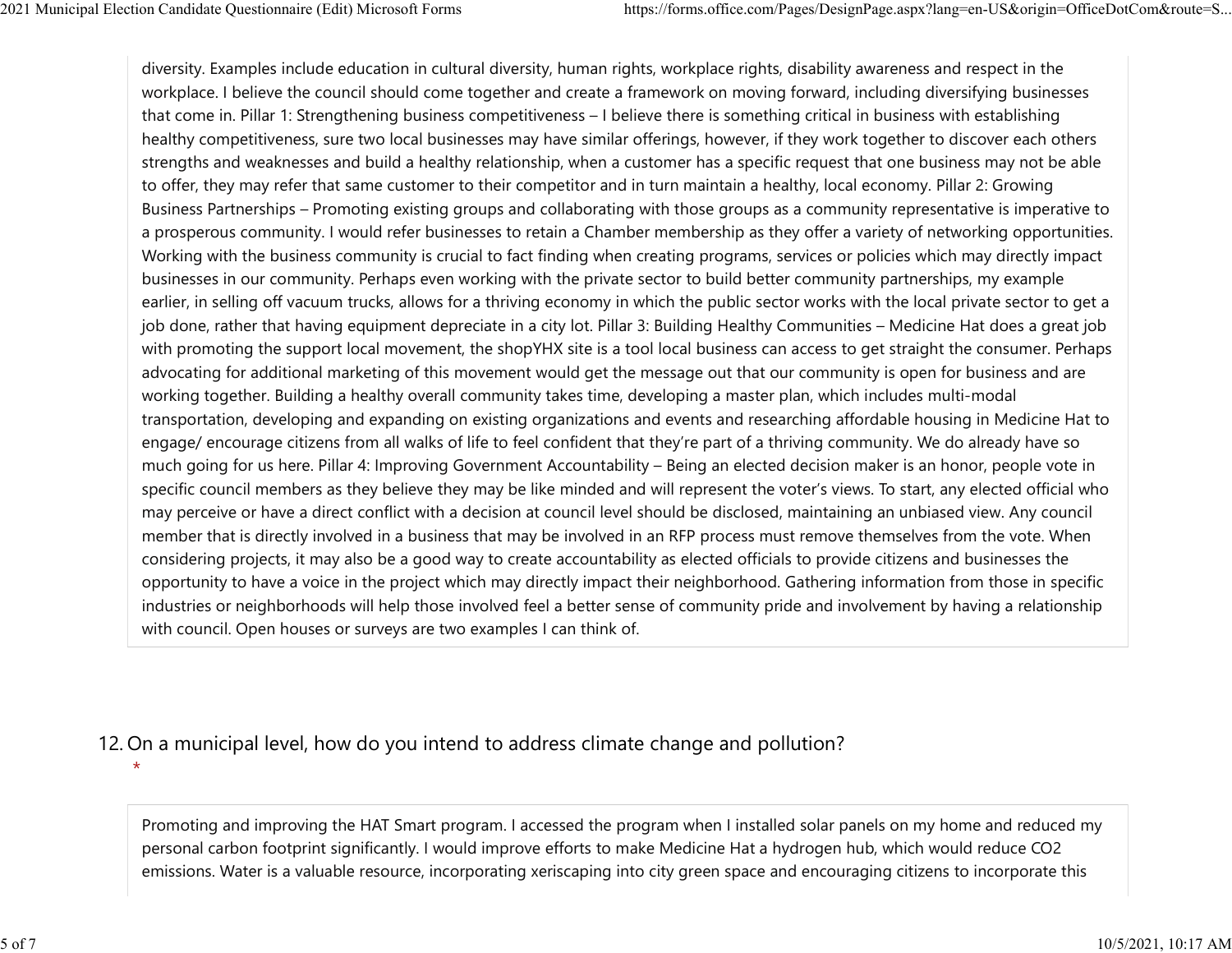$\star$ 

water reducing technique into their own landscape would help harness this resource. Other methods to gather water is through Bioswale, which not only beautifies the landscape, but also helps lower the impact on water consumption in landscaping. Storm water management can be a focal point as a water feature in a green space. Tree planting offers shade as well, especially in our semi-arrid climate, helping in water reduction within city limits will leave water for Agriculture within our region. Taking action to reduce emissions through a multi-modal transportation system is a big factor in pollution reduction. Combining our beautiful trail system with public transportation and cycling can offer pollution reduction. Communicating with Hatters through an effective marketing campaign or contesting can entice citizens to get on board. 2021 Municipal Election Candidate Questionnaire (Edit) Microsoft Forms https://forms.office.com/Pages/DesignPage.aspx?lang=en-US&origin=OfficeDotCom&route=S...<br>water reducing technique into their own landscape would help h

13. What strategies will you use to communicate and engage with the community and remain accountable to the citizens?

This is a tricky question as council don't primarily speak on behalf of the council. Communication for council comes from the Mayor and/or city Administration. I would advocate to communicate and engage with the community through social media, discussions and presence at local trade shows and a unified voice from City Hall. Open house style public engagement sessions, direct mail to a diverse groups and organizations would help in maintaining community spirit and engagement. Members in the community may feel more confident in decisions made by council if they are engaged, propelling a positive feeling towards the future of the city.

## 14. Are there any other issues you wish to address or highlight that were not mentioned in the questions above?

 $\star$ 

I would encourage brownfield redevelopment in and around the city. "Redevelopment of brownfield sites has many economic, social and environmental benefits for the property owner, adjacent land owners and the community as a whole. A vacant, derelict or underutilized site tends to have a negative impact on the surrounding area in several ways. It is likely to negatively affect the value of nearby properties, and may discourage new development. It can also potentially attract vagrancy and criminal activity. Furthermore, if the site was previously used for a commercial or industrial purpose, there may be contaminants such as fuel or chemicals in the ground which can leach into groundwater and/or become airborne. Remediation of such a site diminishes (in some cases, may reverse) the environmental damage. This can improve property values, increase tax revenue for the municipality and help to strengthen the community fabric. Breathing new life into brownfield areas helps improve public safety and can lead to more residential and green